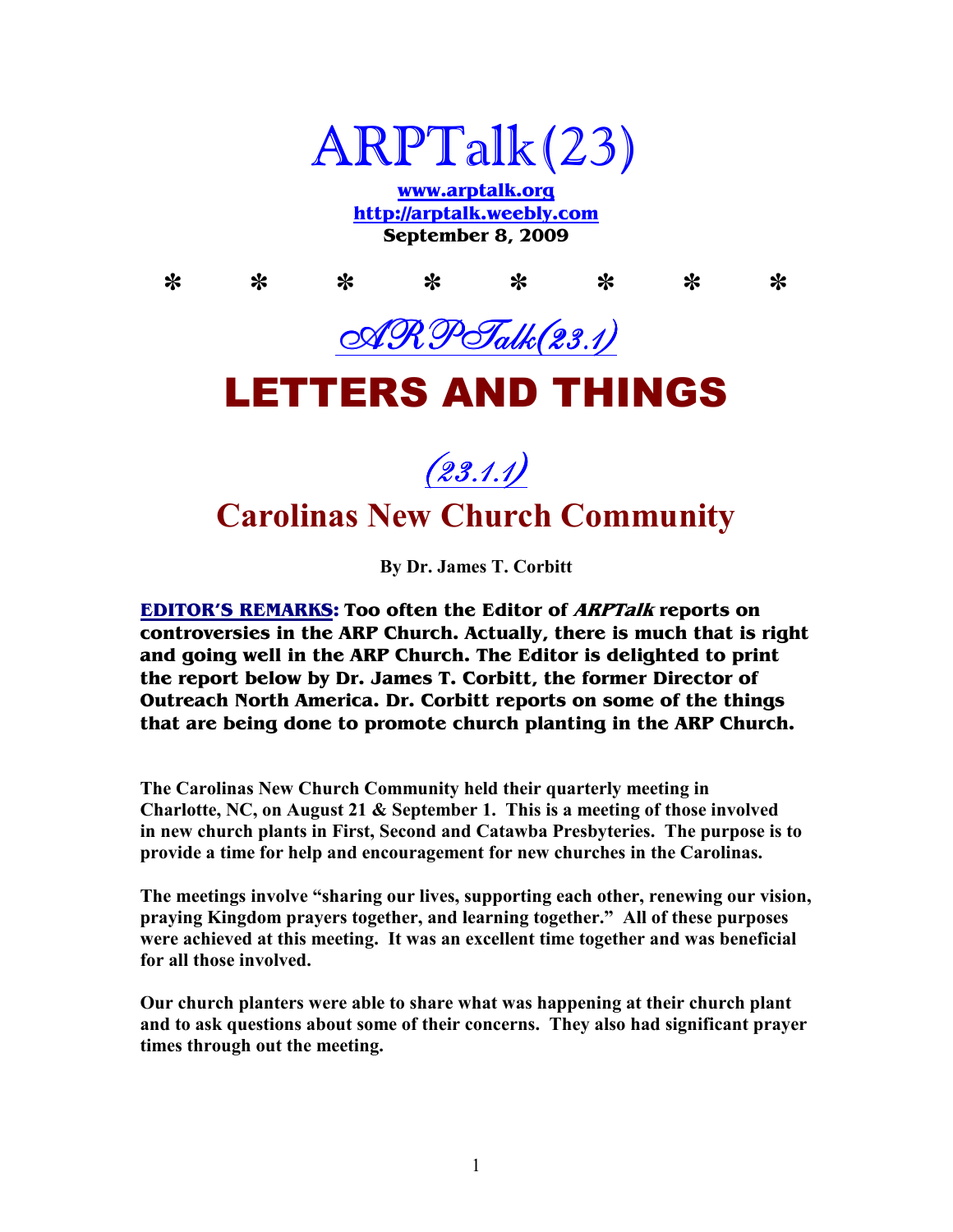**In addition, there were two teaching sessions. The first was on developing community. It was designed to better inform all attending on the process of building Christian Community groups. It was very helpful in presenting the various methods that need to be employed in these endeavors.** 

**The second session was on preaching. It was presented by Dr. R. J. Gore of Erskine Seminary. He did an outstanding job of showing how preaching has changed over the centuries. He then explained the current culture and how to reach people through Gospel-centered preaching following the example of how Christ preached. His lecture was very relevant and applicable to church planting today.** 

**The meeting was outstanding. There was real fellowship and encouragement for the church planters and potential church planters who attended. The next meeting of the Carolinas New Church Community will be in November.** 

**~Scroll down for** *ARPTalk(23.2)~*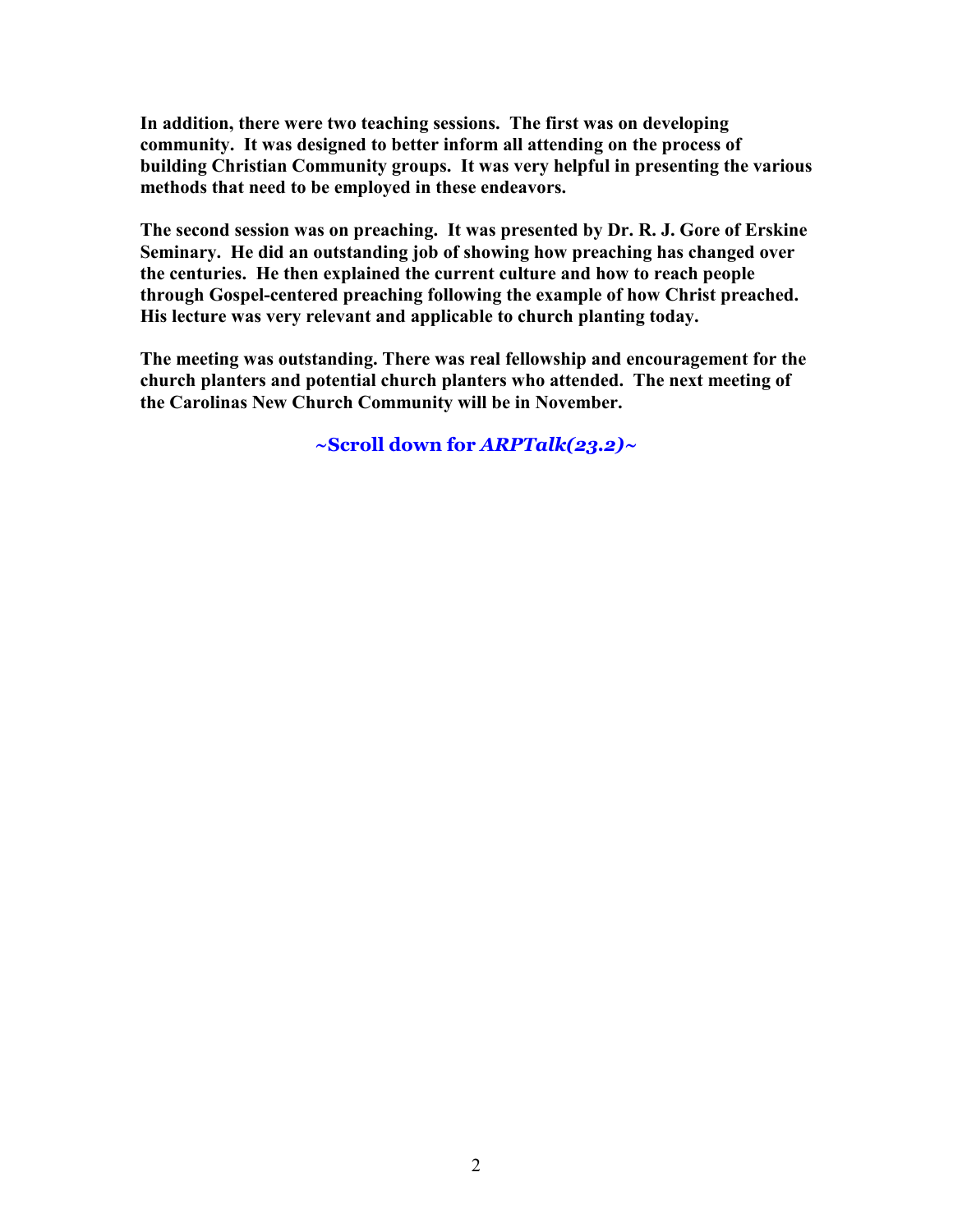

## **ERSKINE COLLEGE'S RANKING CONTINUES TO FALL**

*Where Have the Liberal Arts Gone?* 

**As reported in the last issue of ARPTalk ("Is Erskine's Ranking Tanking?"), Erskine College and Seminary did not do so well in the purely quantitative rankings of StateUniversity.com. Well, the rankings of US News and World Report, which include peer assessments, are now out. No doubt we will soon hear from the Erskine administration that Erskine is ranked #3 by US News. But is a number #3 ranking something that Erskine wants to celebrate?** 

**Like last year, Erskine is identified as and listed among "Baccalaureate Colleges (South)." According to US News, baccalaureate schools "focus on undergraduate education but grant fewer than half their degrees in liberal arts disciplines." [Editor's emphasis] It would seem that the Erskine College PR department's touting of Erskine's focus on liberal arts education is less than candid with prospective students and their parents. Courses in the liberal arts are in the minority of offerings. As a result, Erskine College is primarily a baccalaureate college. The liberal arts program is subsidiary. If the aim of a college is to be a baccalaureate college and the college is ranked as a baccalaureate college, that is commendable. A baccalaureate ranking, however, is not how Erskine advertises itself. Irrespective of the perceptions of the faculty, the administration of President Ruble has focused heavily on/put a lot of money into athletics rather than academics. (Recall the hoopla last year about football!) Such a focus is not going to make it possible for Erskine College to be ranked as a liberal arts college any time soon.** 

**Before the "Ruble days," Erskine College was a liberal arts college what most among the faculty would consider a more prestigious ranking. This "top" baccalaureate ranking is a part of the legacy of retiring President Randy Ruble. What a disappointment this must be for "Olde Erskinites" who would prefer to be classed with Presbyterian College, Davidson College, and Furman University schools ranked much higher than Erskine College. Any crowing over this new baccalaureate identification and ranking would be like Clemson University's rejoicing over dropping from NCAA Division 1-A**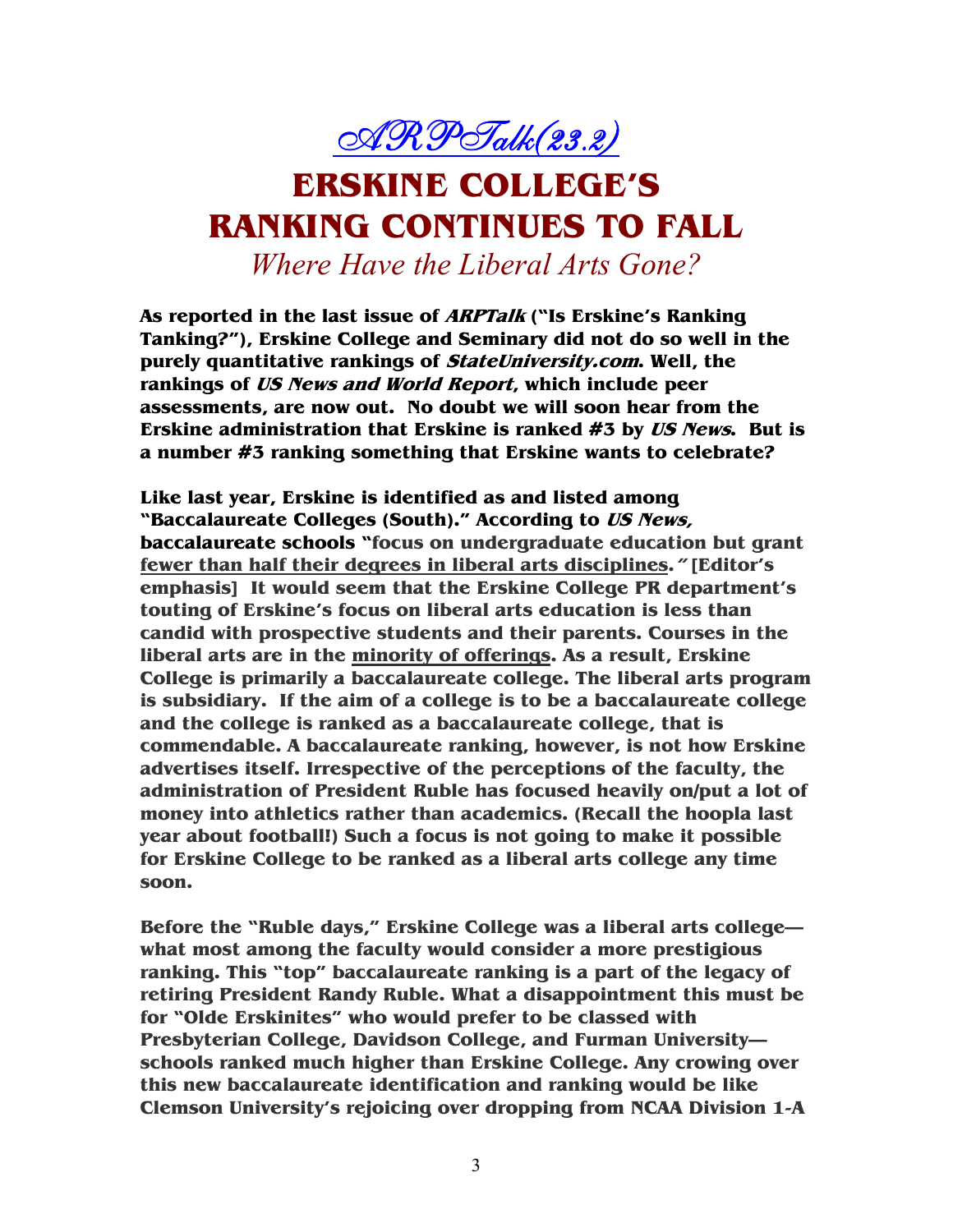**to the level of the NAIA and then bragging about it! Surely Erskine alums cannot be pleased with a diminish classification and reduced ranking. Surely they would prefer to share the more prestigious ranking enjoyed by Presbyterian College, Davidson College, and Furman University.** 

**Even Erskine's # 3 ranking comes with a couple of "flies in the perfume." The first fly is the #3 ranking itself. This is a drop from last year, when Erskine College was ranked #2.** 

**The second fly is the schools with which Erskine College is ranked: #1 Ouachita Baptist University, #2 John Brown University, and #4 Covenant College. Those Christian colleges and universities are consciously seeking to integrate faith and learning in all the arenas of life. Once again, it is no secret that some on the Erskine College faculty are on record as saying that a truly academic institution cannot integrate faith and learning. Yet those schools, with which Erskine is now ranked, teach Intelligent Design and/or Creationism as alternatives to macro-evolutionary cosmology. Consider their enrollments: Ouachita Baptist University – 1493; John Brown University – 2017; Covenant College – 1073. Erskine, on the other hand, has only 864 enrolled. In order to claim that 864, the seminary's approximately 260 students must be added to the college's approximately 600!** 

**In short, Erskine College has DROPPED from a liberal arts classification to a baccalaureate classification and lost ranking. Will Erskine tout this drop and loss as an achievement? It will be interesting to see how President Ruble and his staff will spin this tumble!** 

**The Editor of ARPTalk will keep you informed!** 

**These are my thoughts,** 

Charles W. Wilson

**Charles W. Wilson** 

**~Scroll down for** *ARPTalk(23.3)~*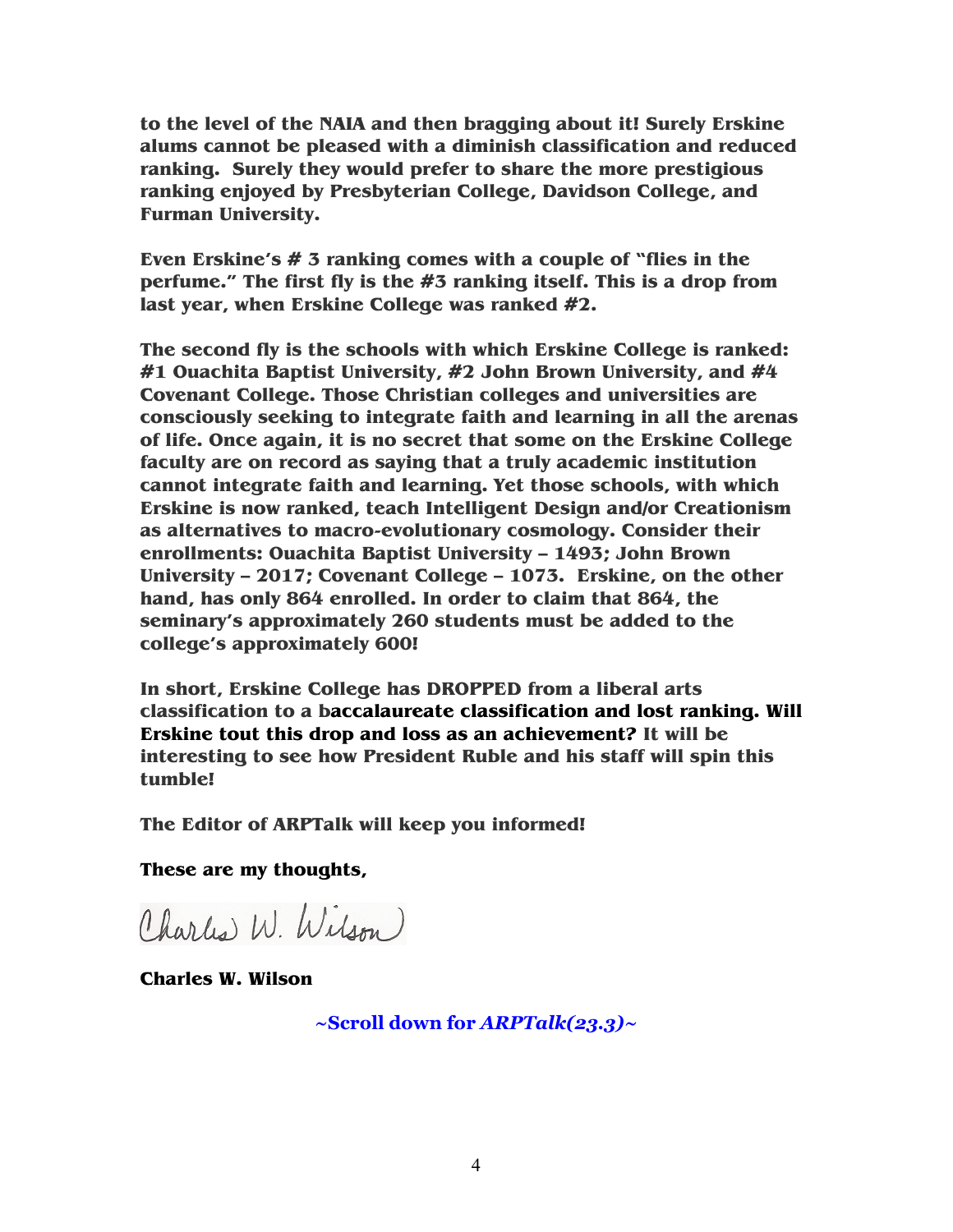$\triangleleft \mathcal{R} \mathcal{P}$ Talk $(23.3)$ 

## **ERSKINE PR: NOT EVERY ERSKINE PROFESSOR IS A CHRISTIAN**

**According to the Manual of Authorities and Duties of the ARP Church, administrators and professors at Erskine College and Seminary are required to affirm a statement of evangelical faith. However, when it comes to Erskine College and Seminary, we in the ARP Church have learned that what is stated, expected, directed, and desired at Synod is not necessarily what happens in Due West.** 

**In the latest issue of Inside Erskine (Summer 2009), the following letter from an incoming student [name withheld] is printed on the back of the front cover page:** 

**I chose Erskine College because I love the liberal arts model for education, the Christ-centered foundation (though I know that this won't mean everyone, students or professors, is a Christian), the intimate class size, the campus (who needs a metropolis when they have beautiful countryside) and the dorms. God's incredible provision through scholarship, which is allowing me to come to Erskine, is just "my cup running over."** 

**The Editor believes this student to be a bright and intelligent young person—a credit to the student's family and church, and the Editor is certain the student is going to be an asset to the Erskine College student body and campus life. The problem with the letter is what the student inadvertently writes about the Erskine College faculty: "I chose Erskine College because I love the liberal arts model for education, the Christ-centered foundation (though I know that this won't mean everyone, students or professors, is a Christian) [Editor's emphases]. . . ."** 

**This is not a problem for the student, but it is a serious matter for the people who oversee the production of Inside Erskine. This magazine is under the oversight of Mr. Woody O'Cain (Vice President for Enrollment) and his staff. Did they read what the student wrote? How could they have missed it? What would possess them to allow such a statement to be printed? This statement says that some Erskine College professors are not "Christians," let alone evangelicals. Has not the General Synod directed that all Erskine**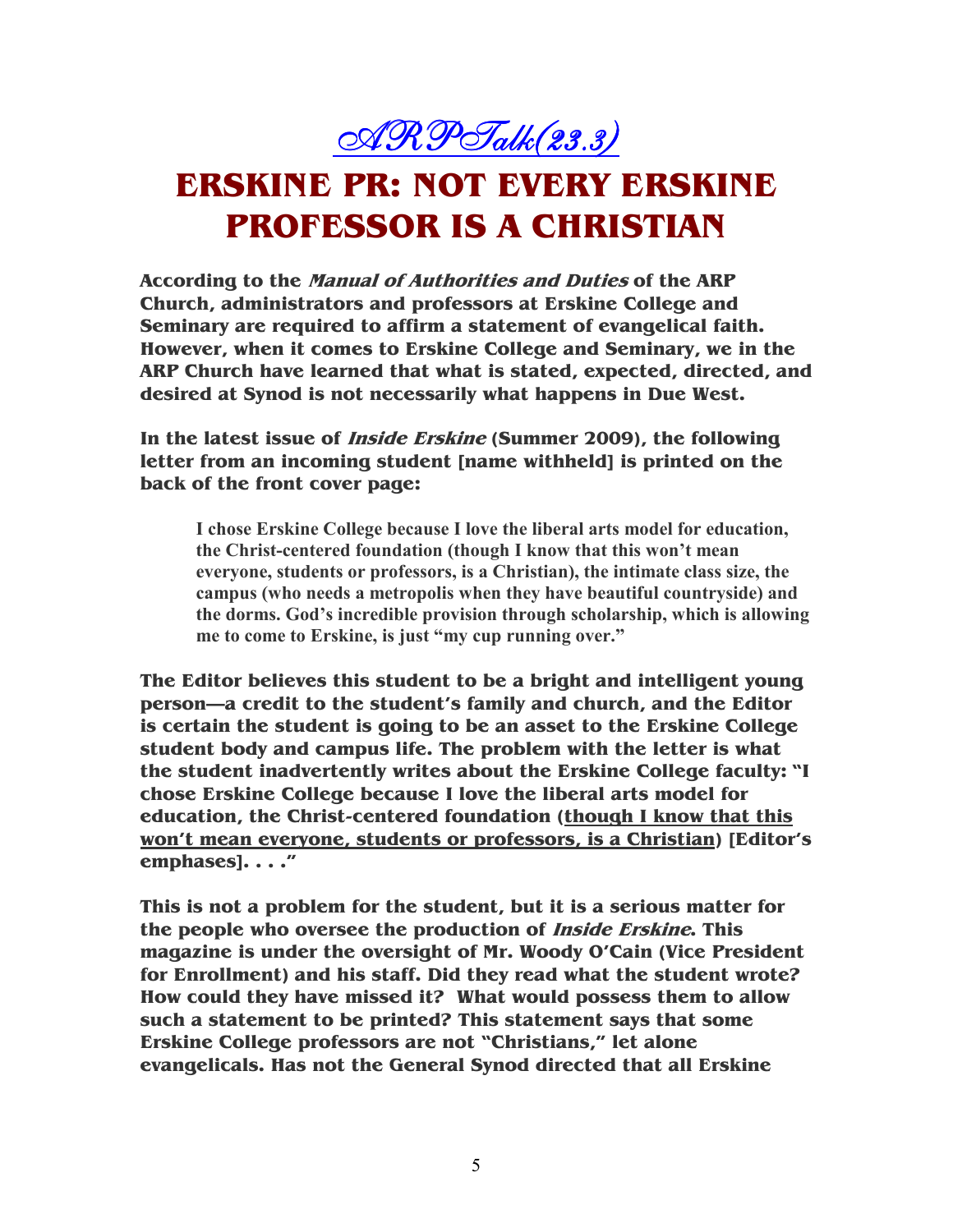**administrators and faculty give evidence of evangelical Christian faith, and has not the board adopted that policy?** 

**Is there not enough controversy stirring about Erskine College? What could have happened here?** 

**One. Perhaps a decision was made that held that this is what the student wrote, so it will not be altered, nor will the student be contacted regarding the matter's factualness. That is not good! Are these people unaware of all that has taken place recently? Do they have no sensitivity to recent criticisms and ARP Church court actions? Why did they not consult with the student and correct the student's perception? To allow such a statement as this to be printed in Inside Erskine reflects not on the student but reveals the incompetence of those charged with the magazine's production. The buck stops at Mr. O'Cain's desk. Mr. O'Cain was present at this year's meeting of the General Synod. He is very aware of the sentiments of the ARP Church.** 

**Two. Perhaps a decision was made that held that the student had correctly perceived reality and that the part about professors not being Christian should stand. Whoa! That would validate a plethora of criticisms that have been made about Erskine College from both inside and outside the Erskine community. Are they now coming out with the truth? Indeed, this is what many in the ARP Church have suspected for years!** 

**Three. Perhaps a decision was made by Mr. O'Cain and his staff to poke the ARP Church in the eye. President Ruble stated at the Wednesday evening "Question and Answer Session" at this year's meeting of the General Synod that many Erskine people, in and out of Due West, have encouraged him to lead Erskine College to become independent of the ARP Church. Was Mr. O'Cain one of those who advised Dr. Ruble to lead the college out of the ARP Church? One wonders, is Mr. O'Can and his staff poking the ARP Church in the eye, ignoring President Ruble, and attempting to lead Erskine College to independency and hoping that others will follow them?** 

**So, what do you think? The Editor wants to believe the first option. The Editor wants to believe that this is nothing more than incompetence and ineptitude running rampant. One wonders if this faux pas will be corrected in the next issue of Inside Erskine. It should be! If the statement is incorrect, Inside Erskine has wrongly**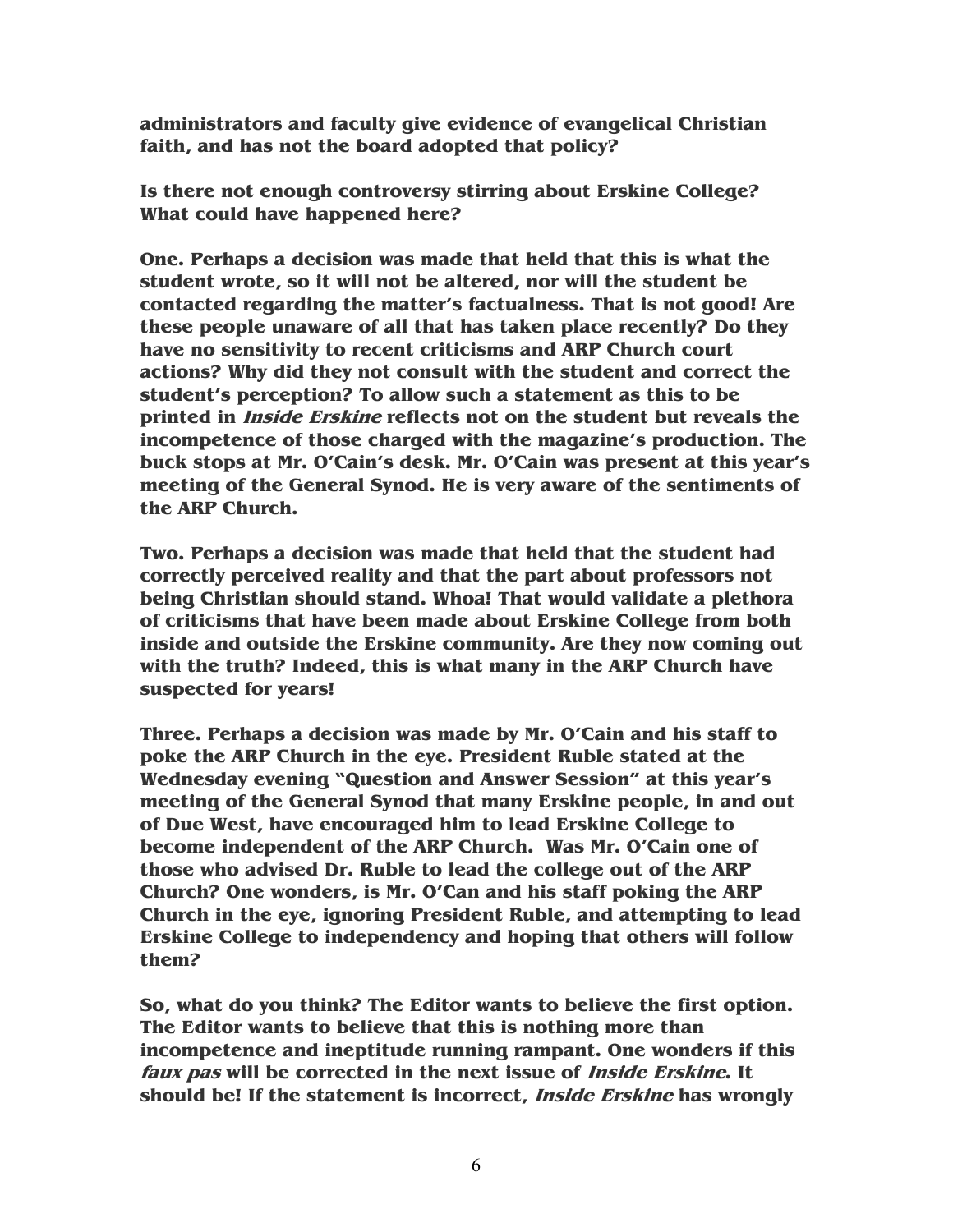**questioned the Christianity of the Erskine College faculty, and, if the statement is not corrected, people will assume it is true. The Editor is willing to give room in ARPTalk for an explanation and correction regarding this matter.** 

**Interesting, the baccalaureate schools that Erskine College is ranked with do not usually suffer with questions about the evangelical faith of their professors. That would be unthinkable at those schools!** 

**Yes, the PR work of Mr. O'Cain is a part of the legacy of retiring President Randy Ruble—the "Furmanization" Erskine College! "Furmanization"? It is the leading of a denominational college to withdraw of its denomination.** 

**These are my thoughts,** 

Charles W. Wilson

**Charles W. Wilson** 

**~Scroll down for** *ARPTalk(23.4)~*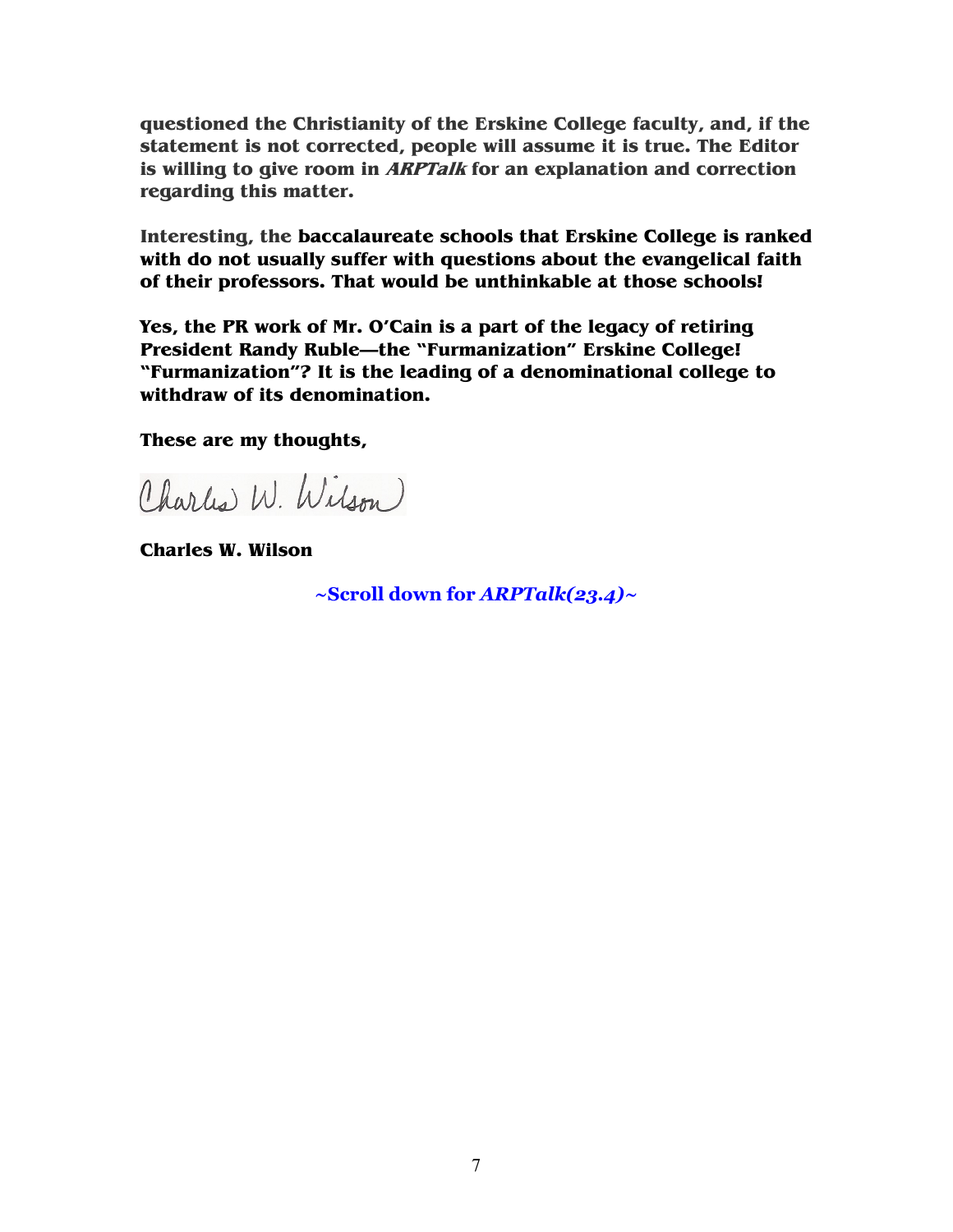$\triangleleft R$ PTalk $(23.4)$ 

## **THE CULTURE OF INTIMIDATION CONTINUES UNABATED AT ERSKINE COLLEGE**

**On Monday, September 1, 2009, the Student Life Assistants (SLAs) met for their orientation. The administration sent a Seminary faculty member who serves as the school's Anti-discrimination Coordinator [name withheld] to explain the institution's new policy on discrimination and harassment. Indeed, discrimination and harassment are important matters and Erskine must have policies for dealing with such misbehavior. However, in the wake of last year's events, the Erskine administration has apparently decided to use this policy as an instrument for suppressing student dissent.** 

**The following policy was distributed with commentary by the faculty member:** 

#### **The policy:**

### **ERSKINE COLLEGE AND ERSKINE THEOLOGICAL SEMINARY O -DISCRIMI ATIO , SEXUAL HARRASSME T A D SEXUAL ASSAULT POLICIES**

#### **A. DEFI ITIO S**

#### **1. Definition of Discrimination**

**Erskine College and Erskine Theological Seminary prohibit discrimination on the basis of race, color, religion, national origin, sex, age or disability Erskine does not discriminate against any of the protected categories of individuals in the administration of its policies, programs or activities, and this policy applies to admission policies, scholarships and loan programs, employment practices, athletic programs and other schooladministered programs except where required by specific religious tenets held by the institution.** 

**Discrimination which is prohibited includes discrimination based on:** 

- **Title IX of the Education Act of 1972and its implementing regulations,**
- **Titles VI of the Civil Rights Act of 1964,**
- **Sections 504 of the Rehabilitation Act of 1973,**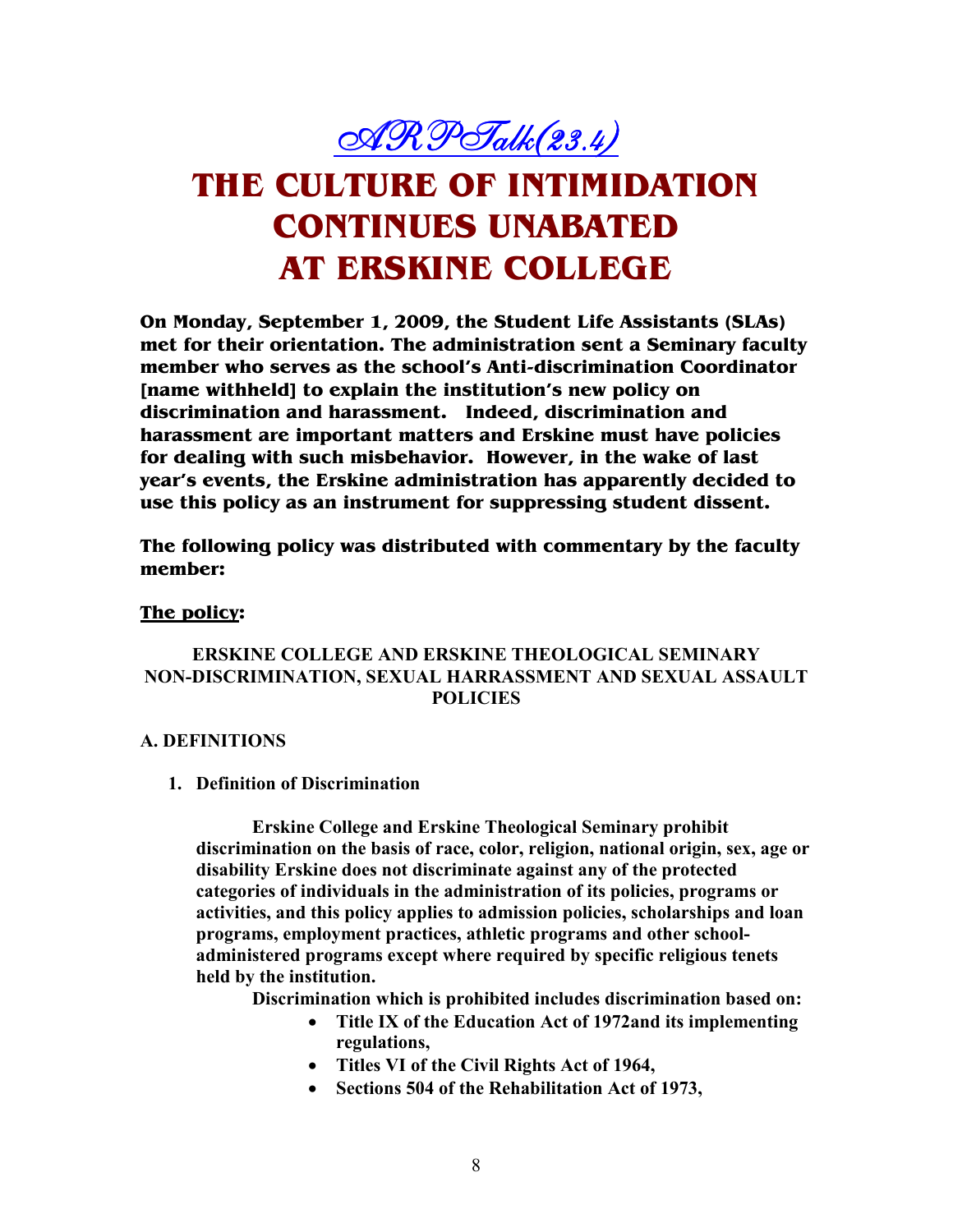- **The Americans with Disabilities Act (ADA) of 1990,**
- **The Age Discrimination in Employment Act (ADEA) of 1967, and other federal, state and local laws and regulations.** 
	- o **Examples: A candidate is denied access to prestige scholarship competition because, although she is Indian, her dress and appearance appear Muslim. A coed school offers athletics only for males. A qualified candidate is denied promotion because he/she looks too young or too old. A worker finds a voodoo doll, complete with pins and dressed to look like the worker, at the workspace. A student makes repeated malicious, half true, bad faith statements about a professor in a blog or on Facebook or to the Dean of Faculty [Editor's emphasis].**

**The faculty member's commentary:** 

**Shockingly, it was reported that the faculty member, referencing the last example of harassment ("A student makes repeated malicious, half true, bad faith statements about a professor in a blog or on Facebook or to the Dean of Faculty"), made this commentary on the matter at Erskine College: "As was the case at this school" (Editor's emphasis).** 

**Wow! As was what case? Since 2006 there have been numerous complaints and allegations by students that the Erskine administration has created a "culture of intimidation." The Minister and His Work Committee of Second Presbytery of the ARP Church even substantiated these charges! It was the Minister and His Work Committee of Second Presbytery that employed the phrase "culture of intimidation." What were these Erskine administrators thinking when they wrote and distributed this new policy? Such a policy as this did not appear out of thin air. This policy comes from the highest level—from the cabinet and out of President Randy Ruble's office. Also, what were they thinking when the Erskine administrators sent a faculty member to act as a political Oberführer?** 

**"As was the case with this school." Where? Specifics please! What charges of harassment were filed? Where were these charges adjudicated? What were the names of the individuals involved? Who was exonerated? Who was convicted of harassment?**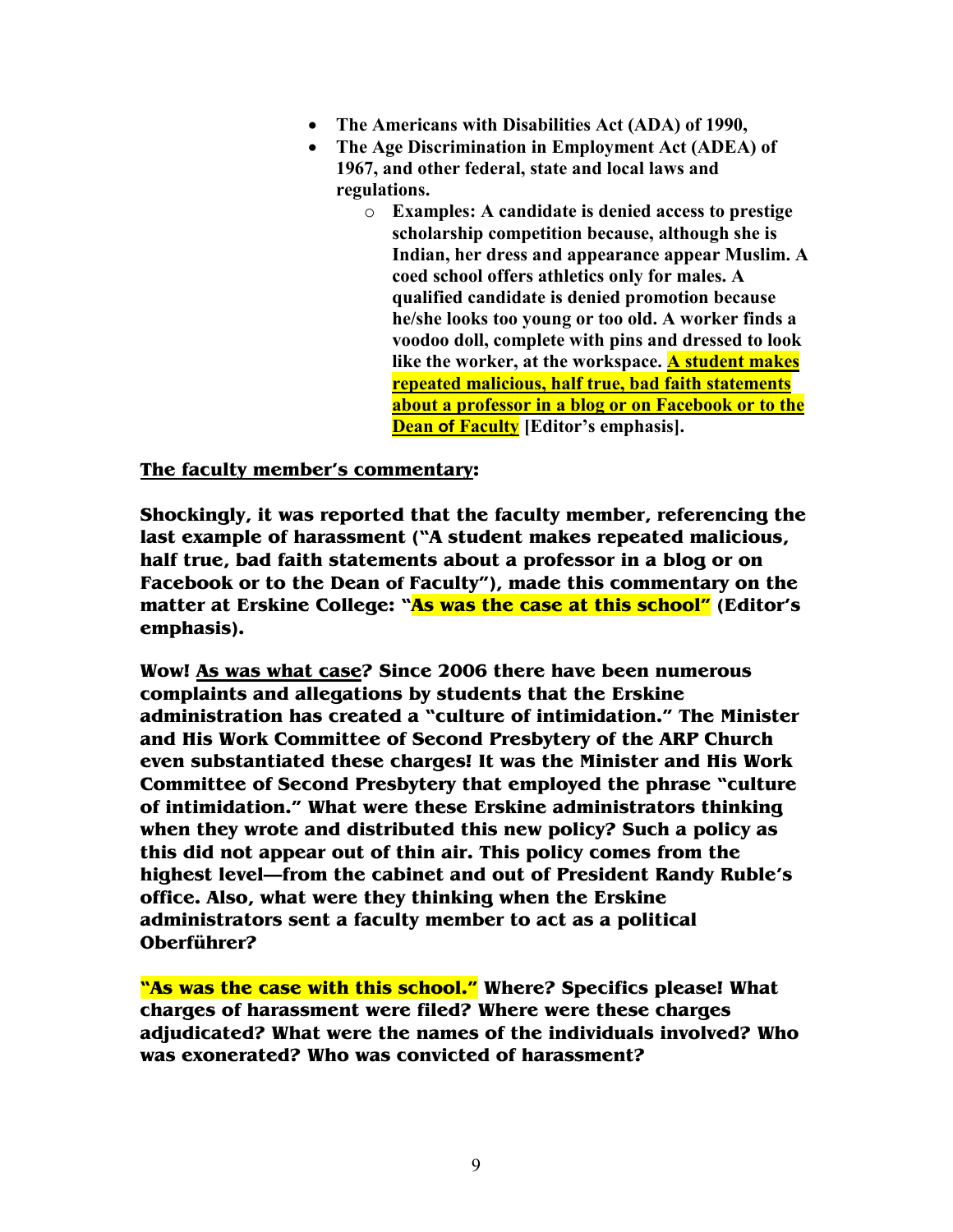**According to the "Erskine College and Erskine Theological Seminary Non-Discrimination, Sexual Harassment and Sexual Assault Policies," the faculty member's commentary, "As was the case with this school," could be construed as a form of harassment. Indeed, such a policy will have a chilling effect on student expression and the faculty member contextualized the policy so as to make sure that the students got the point. The students' freedom of speech has been trampled on without due process. And did you know that the Southern Association of Colleges (SAC) is very concerned about the infringement of students' academic freedom and freedom of speech? What would happen if SAC were asked about this?** 

**Indeed, this new policy is clearly aimed at suppressing the sort of student activities that took place last year. As all in ARPdom are painfully aware, all sorts of accusations, complaints, and protests were made last year by students. As a matter of fact, the concerns of the students were taken to the General Synod level and the General Synod took those concerns seriously and voted to form an Investigatory Commission to investigate matters at Erskine College and Seminary.** 

**For some time now, President Ruble has protested that, last year, students did not take their concerns to him or members of the administration or the board. Well, in truth, some concerns were taken to him and members of the administration and the board and nothing was done. One thing is certain now, with this new policy. No student is going to take anything to President Ruble or a member of the administration or faculty or a member of the board. The students have been told, "Shut up!" The Erskine administration has greatly distanced itself and the faculty from the students and created and insured an adversarial relation between students and the administration and faculty. Yes, the "culture of intimidation" continues unabated in Due West.** 

**The Editor is just a little bit weary of the worn out phrases of "malicious half true" and "bad faith statements." This is Erskine code language for true statements that are inconvenient and/or embarrassing to the Erskine administration and faculty. The Editor is aware of much of what has been written. As all who read ARPTalk know, many of the students' letters and essays were printed in ARPTalk. Listen, when a professor says XYZ and a student reports that the professor said XYZ, in what dimension of reality, other than the Orwellian Erskine "bubble" (where, it seems, down is up, wrong is right, and telling the truth is "harassment and discrimination"), is**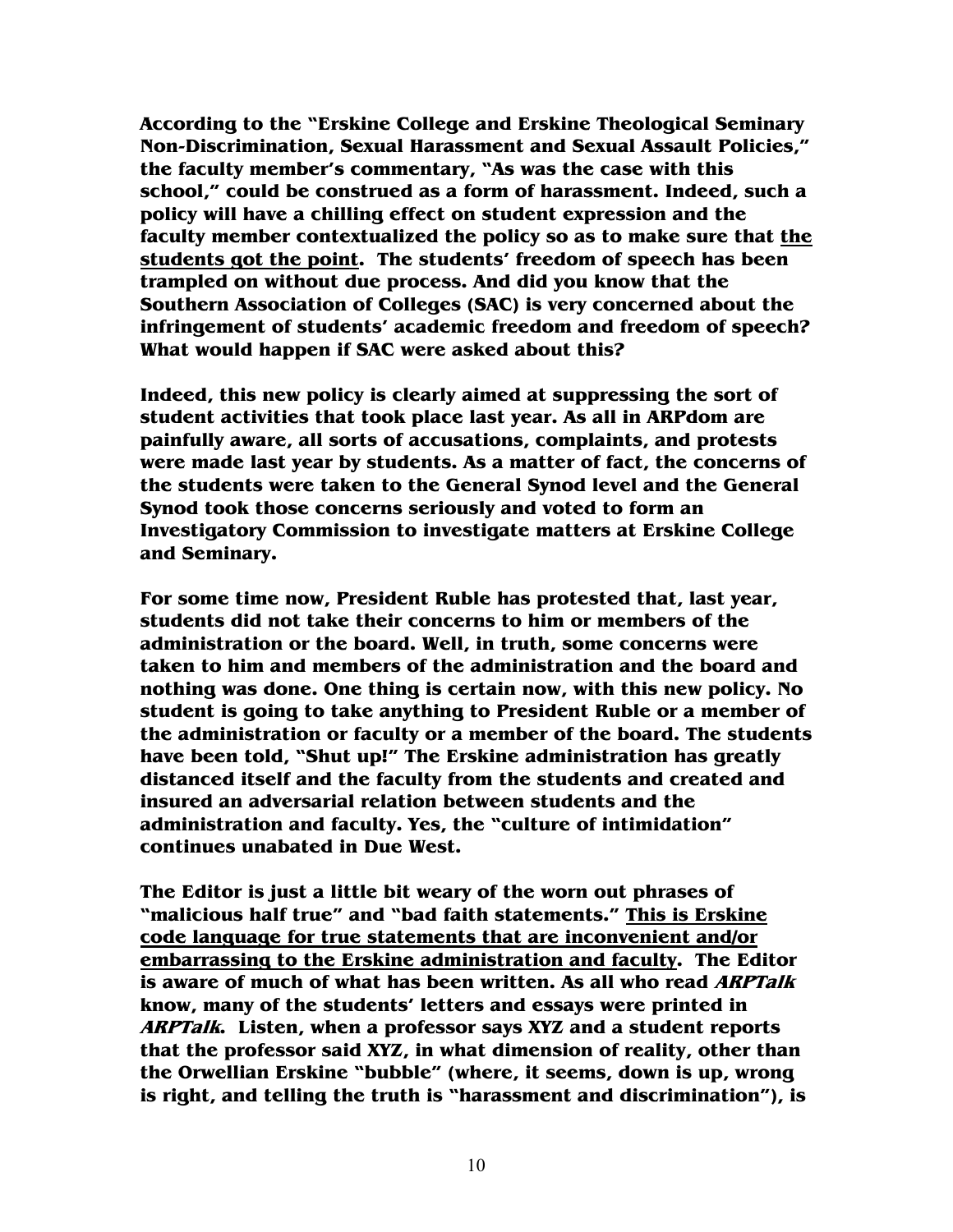**that a half-truth or a bad-faith statement? The Editor is prepared to say that the charges of harassment are not to be leveled at students because they have been so bold as to point out inconvenient truths. Rather, the charges of harassment are to be leveled at Erskine College administrators and faculty members who have for so long covered up the fact that they are systematically circumventing and obstructing the mission of Erskine College as a distinctively Christian liberal arts college and are now seeking to keep students from saying the obvious—the truth. THE STUDENTS' CRITICISMS MAY BE INCOVENIENT FOR THE ERSKINE ADMINISTRATORS AND FACULTY MEMBERS, BUT THAT IS NOT HARASSMENT OR DISCRIMINATION. Once again, the administration of President Ruble has reached a new low in the fine art of disingenuousness.** 

**Such intimidation is not only wrong, it is unwise as it leaves Erskine College open to litigation. Knowing the feisty nature of students, does anyone think that some students will not take this as a challenge? Does anyone believe that students are not on the Internet checking out what their legal options are? There are organizations such as the Foundation for Individual Rights in Education (FIRE) (http://www.thefire.org/) that will be quite happy to help Erskine students who are intimidated in this way. One wonders if a student has already contacted FIRE. This has the potential to get very messy. The Editor hopes that members of the board will address this matter at the next meeting of the board in October. One hopes that October is not too late. The sooner this is dealt with, the better!** 

**Recall how during the 2009 meeting of the General Synod that Erskine students addressed the General Synod and asked that General Synod intervene and pass a resolution instructing the board to direct the Erskine administration to cease and desist in acts of intimidation. Students had even been threatened with arrest for expressing their opinions against the administration. Speaking for the students, 2009 Erskine graduate Mr. Josh Grimm spoke of the students' need for protection. A motion that would have effectively protected the students was introduced but defeated when ARP minister and former board member, Rev. Doug Petersen, contended that such a motion was not needed. After all, he reasoned, members of the administration were present and hearing what was being said. "These are good people," he said. He asked the General Synod to give the administration another chance. Well, those administrators who were present at the meet of the General Synod (Ruble, Gaston, Agnew, O'Cain, etc.) must have been deaf. Sadly, the administration**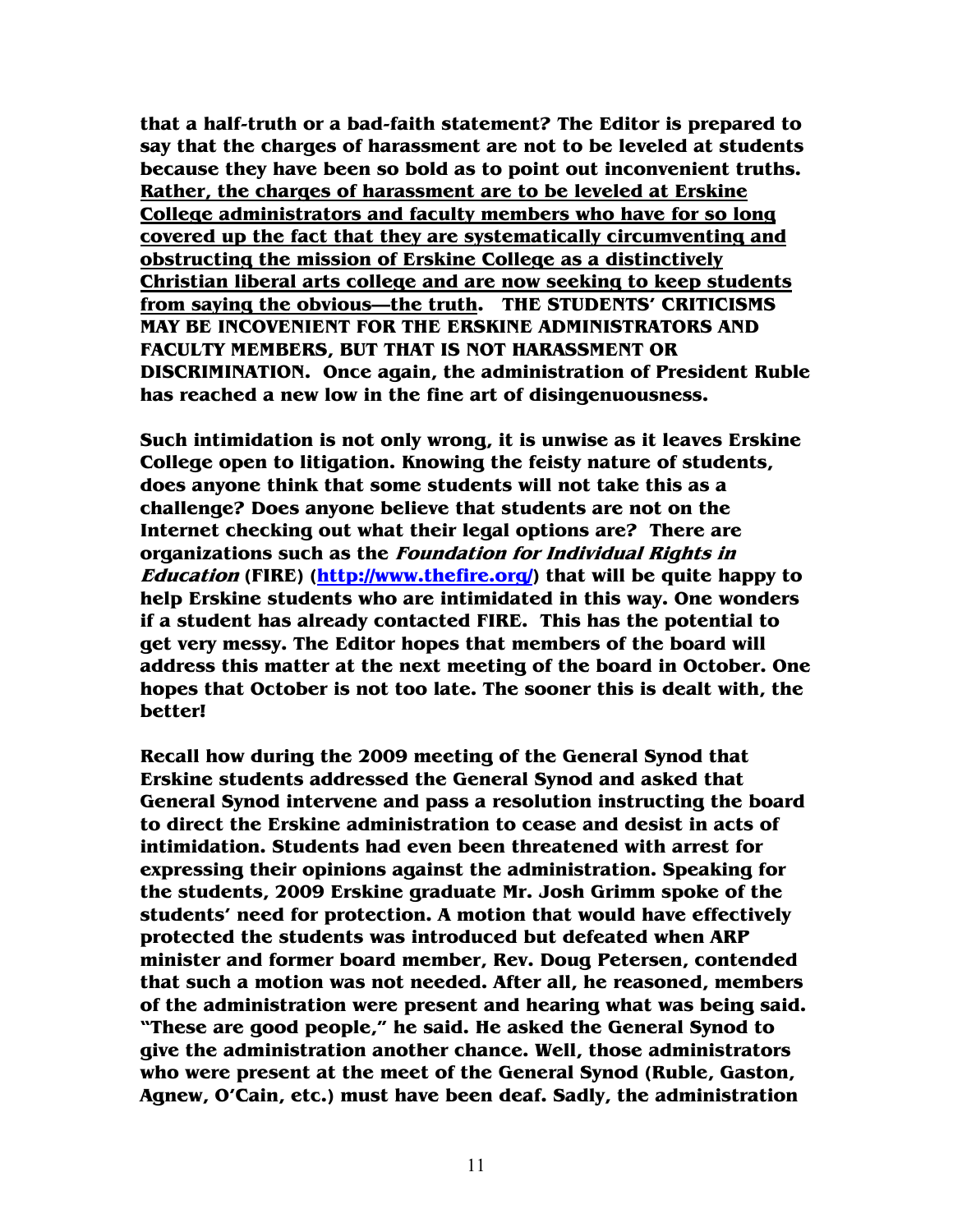**has been given another chance and once again the Erskine administration has broken the trust of the General Synod with this newest discrimination and harassment policy. Judging from this new policy, the students do need protection from what seems to have become a paranoid administration. This too is the legacy of President Randy Ruble—the legacy of a shameful "culture of intimidation."** 

**These are my thoughts,** 

Charles W. Wilson

**Charles W. Wilson** 

**~Scroll down for** *ARPTalk(23.5)~*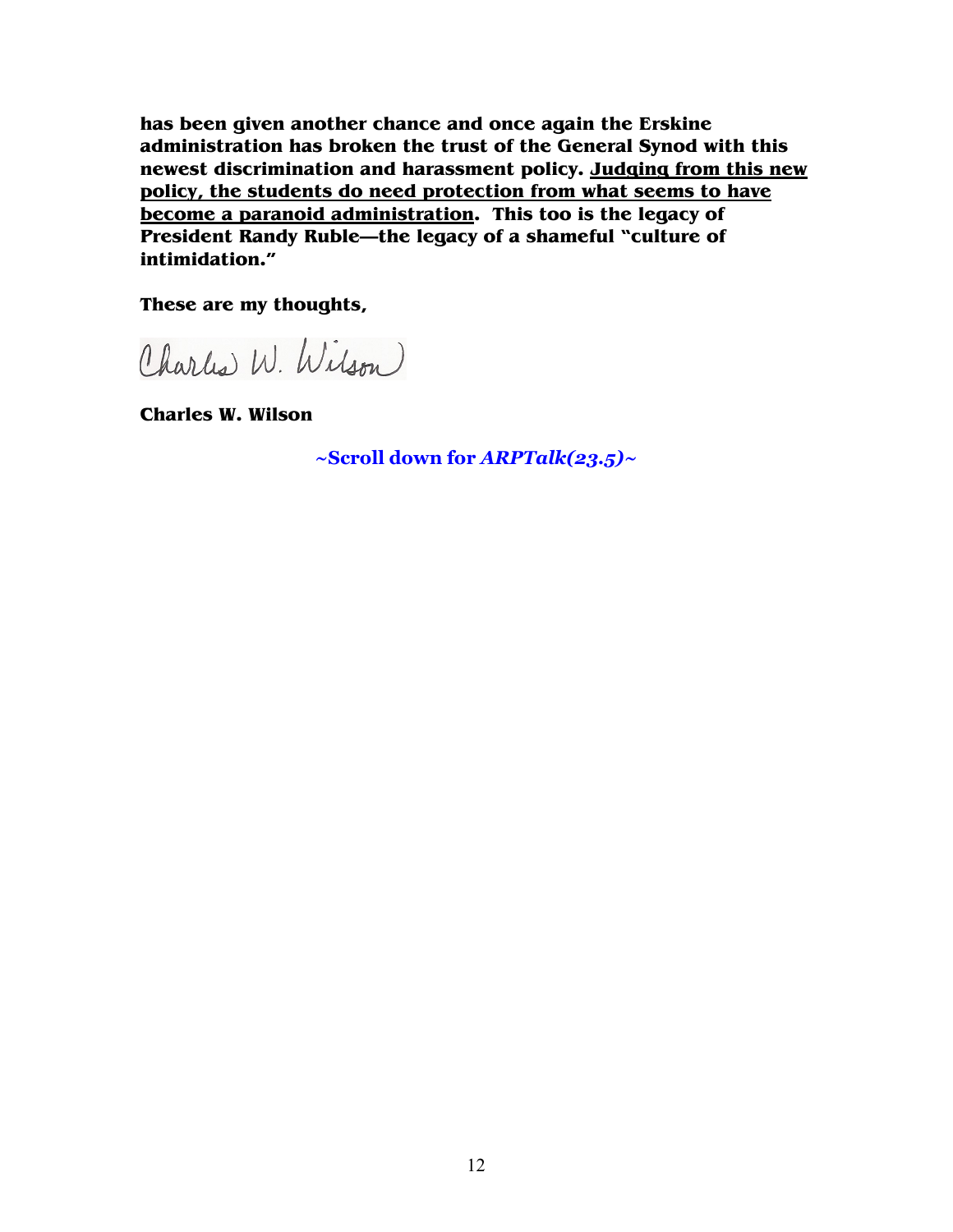# $\mathscr{ARPH}\hspace{-0.01cm}\mathscr{H}\hspace{-0.01cm}\mathscr{H}\mathscr{H}\mathscr{H}\mathscr{H}\hspace{-0.01cm}\mathscr{H}^{2}(23.5)$

# **ERSKINE THEOLOGICAL SEMINARY DECLINING**

**Is Erskine Theological Seminary (ETS) growing or declining? According to an article in The Layman Online, "Non-ARP students driving Erskine Seminary's growth" (by Edward Terry, posted August 19, 2009, http://www.layman.org/News.aspx?article=26270), ETS is growing by reaching out to non-ARPs. Well, what is new? Only a few of us "old guys" in the ARP Church can remember when ETS had more ARP students than non-ARP students. The better question is this: Is ETS declining?** 

**According to the article, Executive Vice President H. Neely Gaston stated the following: (1) ETS is a seminary of 450 students; (2) ETS has to reach out for students from other denominations because the ARP Church is not large enough to sustain the seminary with students; and (3) students have to take calls from churches in other Presbyterian denominations because there are not enough opportunities in the ARP Church.** 

**As with so much at ETS, one needs to check the facts. What are some of the facts regarding ETS (and they are not that hard to find)?** 

• **How large is the ETS student body?** 

**Dr. Gaston says 450. US New and World Report reported 864 students for both the college and ETS (above, ARPTalk(23.2), and StateUniversity.com reports 924 for both institutions (http://www.stateuniversity.com/universities/SC/Erskine\_College\_an d\_Seminary.html). The Erskine College website reports a student body of 600 for Erskine College only. So what is the student body of ETS, 450 according to Vice President Gaston or 864 less 600 which is 264 according to US News and World Report or 924 less 600, which is 324 according to StateUniversity.com? Who knows! Perhaps Dr. Gaston's number includes every person taking and auditing a course in both the traditional program and the online program. The question that is important is this: What is the FTE (full-time equivalent)?**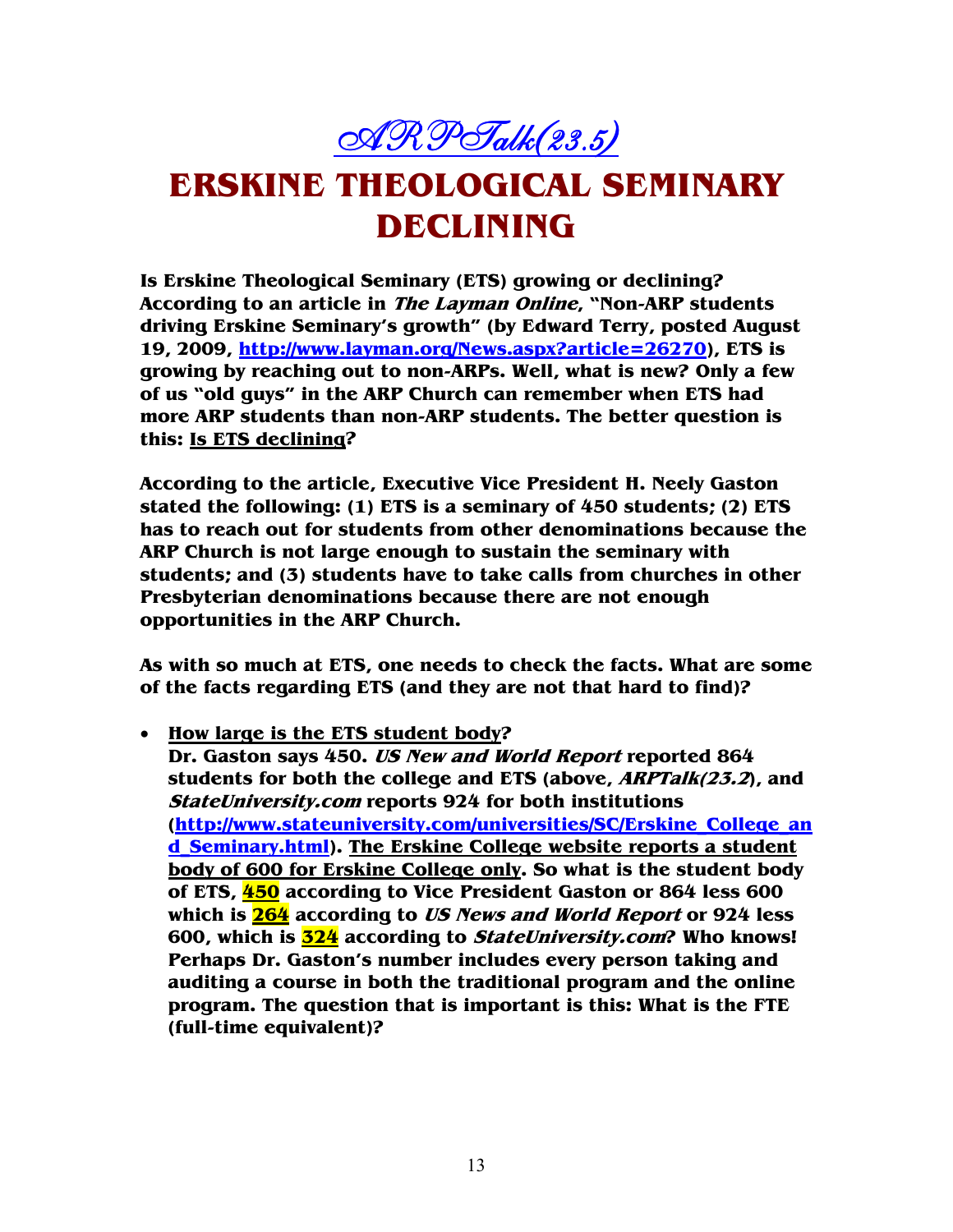### • **What is the FTE?**

**According to the Association of Theological Schools (ATS) website, the FTE for ETS in 1998-1999 was 211 (see tables at http://www.ats.edu/Resources/Publications/Documents/FactBook/1 998-99.pdf). According to the ATS website, the ETS FTE in 08-09 was 169 students (see table at http://www.ats.edu/Resources/Publications/Documents/AnnualData Tables/2008-09AnnualDataTables.pdf). According to ATS tables, there has been an FTE DECLINE of 42 students in the last ten years. The FTE is what makes or breaks an educational institution—the FTE is where the money is! It is always nice to have part-time students and one-course students, but the FTE is the "brass ring."** 

**A closer look at the ATS figures for the most recent ten-year period similarly fails to substantiate Dr. Gaston's claims of "growth." The Editor is emphasizing ATS figures because the Association of Theological Schools is the accrediting agency for ETS and a failure to report accurately is likely to have serious consequences for the institution. We cannot judge and often cannot make sense of the "rosy scenario" numbers ETS provides to the ARP Church.** 

| Year      | <b>Headcount</b> | <b>FTE</b> |
|-----------|------------------|------------|
| 1998-1999 | 381              | 211        |
| 1999-2000 | 366              | 194        |
| 2000-2001 | 370              | 196        |
| 2001-2002 | 361              | 194.6      |
| 2002-2003 | 356              | 195        |
| 2003-2004 | 321              | 188.9      |
| 2004-2005 | 361              | 203        |
| 2005-2006 | 323              | 176        |
| 2006-2007 | 326              | 201        |
| 2007-2008 | 345              | 260        |
| 2008-2009 | 298              | 169        |

**The figures below are the figures reported to ATS for the years indicated.** 

**Currently we hear of tuition "fire sales," cancelled classes, and empty halls at ETS. This does not look good. But let us not miss the big picture. With the exception of the year 2007-2008, the Gaston years at ETS (2003-2009, with Dr. Gaston in complete**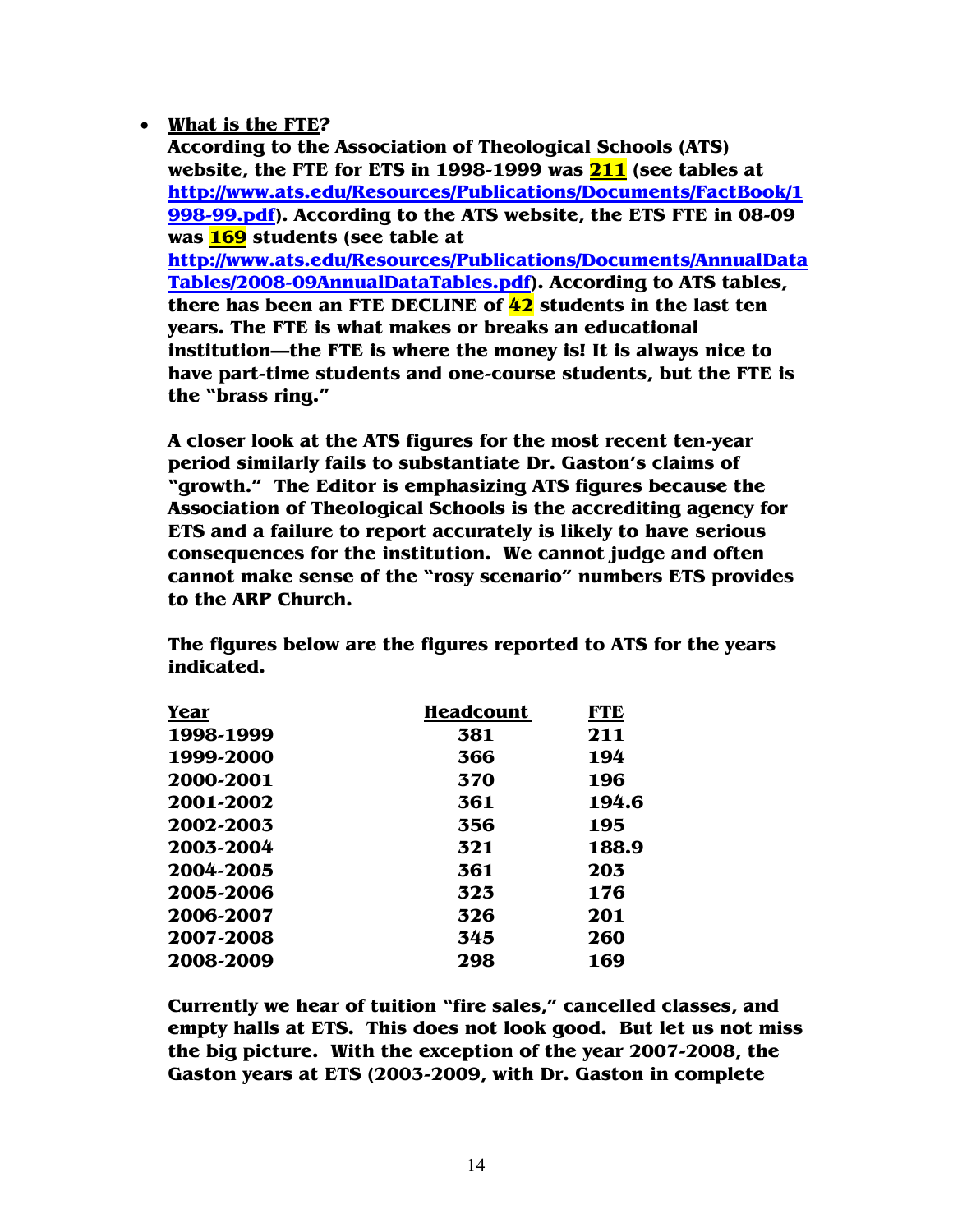**control of the school from 2006 on) have been characterized by slow decline.** 

**Even the apparent blip in numbers for 2007-2008 may be open to a question of accuracy of reporting. This was a period of great administrative dislocation at ETS after the Registrar and Financial Aid Director filed grievances against Dr. Gaston for abusive behavior and then resigned, and we wonder if there was anybody on the staff at that time who knew how to compute the numbers properly. The Editor is told that chaos prevailed in those days in the administrative office. Once again, who knows about the numbers!** 

• **What has been the ARP and PC(USA) enrollment in the M.Div. program in the past ten years?** 

**Those who are acquainted with seminary education know that the premier program in a seminary is the M.Div. program. The M.Div. program is why a seminary exists. The M.Div. program is the program that produces new ministers. The author of the article in The Layman gives the impression that there has been a sizeable drop in ARP students at ETS and a substantial increase of PC(USA) students. However, consider the statistics: PC(USA) students in the M.Div. program in 1997 was 10 and PC(USA) students in the M.Div. program in 2007 was 9; (2) ARP students in the M.Div. program in 1997 was 19 and ARP students in the M.Div. program in 2007 was 18. These numbers indicate that essentially there has been no change in either ARP students or PC(USA) students in ten years. So, where is the growth under Dr. Gaston's leadership?** 

### • **What of Dr. Gaston's complaint regarding no opportunities in the ARP Church?**

**Dr. H. Neely Gaston, Executive Vice President of ETS, complains that ETS graduates are not getting calls in the ARP Church. But is the real problem the ARP Church or ETS? Honestly, the ARP Church is small, but there is more to the story. Qualified graduates of schools like Reformed Theological Seminary seem to do pretty well in receiving calls to ARP churches. One obvious problem is that ETS graduates are often ill prepared to preach. This is a nearly universal criticism throughout the ARP Church. Besides, look at the ETS program in preaching. It is pitiful! Dr. Gaston could not be bothered to employ a qualified homiletician. Instead, he hired PCUSA historian Dr. Michael Bush. And when Dr. Bush proved to be less than stellar as a teacher of preachers, Drs.**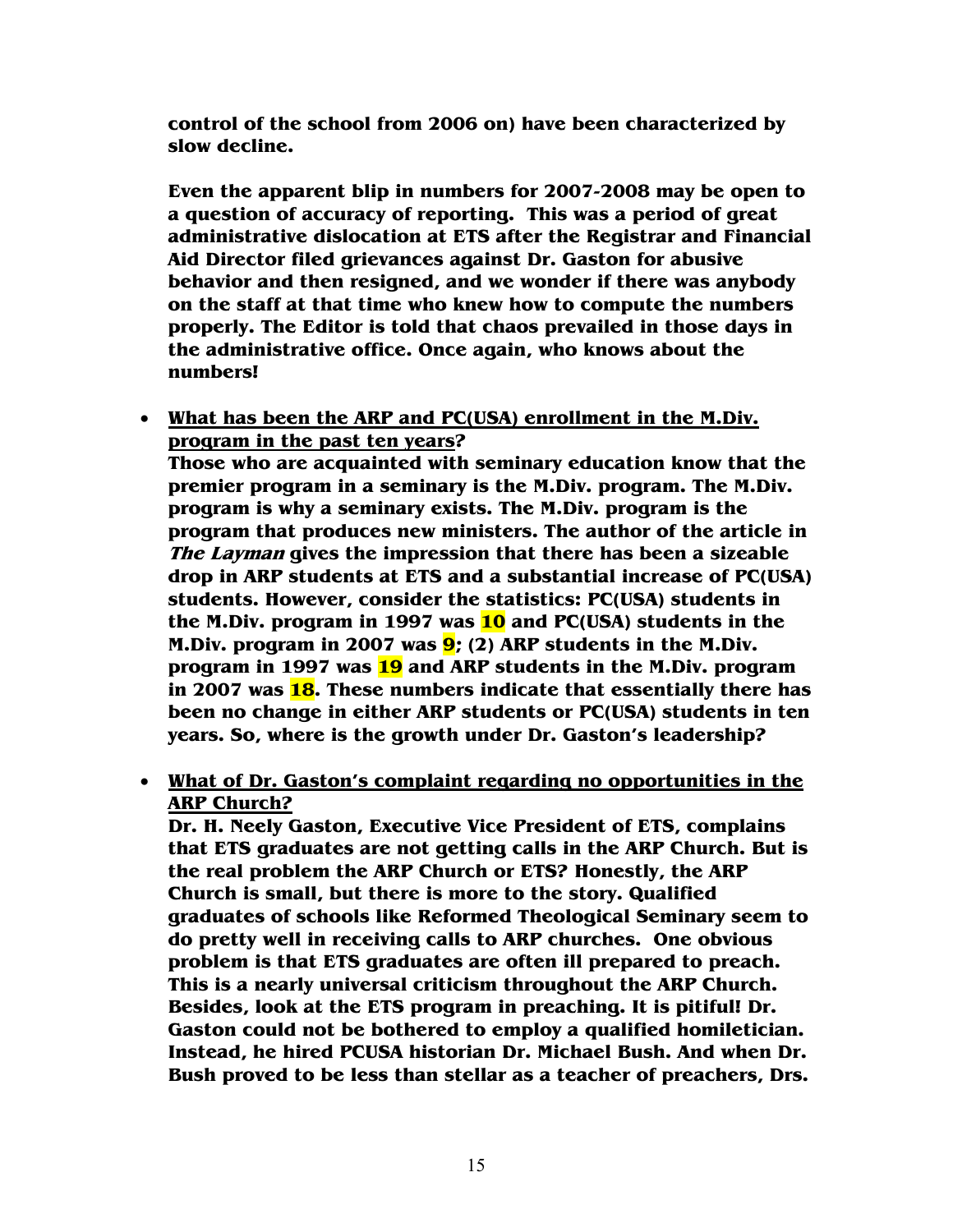**Gaston and Ruble bumped him upstairs to the post of Vice President for Development! No, the Editor is not making this up!** 

**Second, most ETS graduates are not prepared to do what the ARP Church needs. The great need in the ARP Church is church planting. ETS graduates are not trained to plant churches. There is no program for developing church planters at ETS. One would think that such a program would be a high priority for Dr. Gaston and that he would set up a church-planting program in order to respond to the need of the ARP Church. To find such a program, a student has to attend Reformed Theological Seminary or Covenant Theological Seminary. Somehow Dr. Gaston has overlooked the obvious in the ARP Church as he has reached out to all the non-ARPs. Oh, and is not the ARP Church the owner of the land on which ETS sits and the major financial contributor to ETS?** 

- **From whence cometh the ETS growth in students and money? Apart from the online program, it seems that the ETS growth has come from the Doctor of Ministry (D.Min.) program that has been super fueled by the US Army Chaplain program. That is very good for the present; however, that program is put up for bid every few years. If the financial stability of ETS is dependent on an Army contract and ETS looses the contract in the bidding process, the loss of that large amount of money could endanger/destroy the financial viability of ETS. Without the \$200,000 annually from the US Army, ETS would be laying off employees right now. This should be frightening to the ETS administration!**
- **What of ARP xenophobia?**

**According to The Layman article, Executive Vice President Gaston said "that a small minority of ARP members don't want to see students or faculty from any other denominations in the seminary." That is a charge of xenophobia! It seems that Dr. Gaston believes that there is a xenophobic minority in the ARP Church! The Editor knows the ARP Church well and wonders who these xenophobes are, this "small minority." Does this "small minority" consist of the more than 60% of the General Synod who voted to strengthen the ARP Church's position on the inerrancy of Scripture in 2008, and who then voted to establish an Investigatory Commission on Erskine College and Seminary in 2009? As disingenuous as Dr. Gaston is with numbers, he is just as disingenuous with that statement. The controversy over ETS has not been that some of the faculty members are Baptist,**